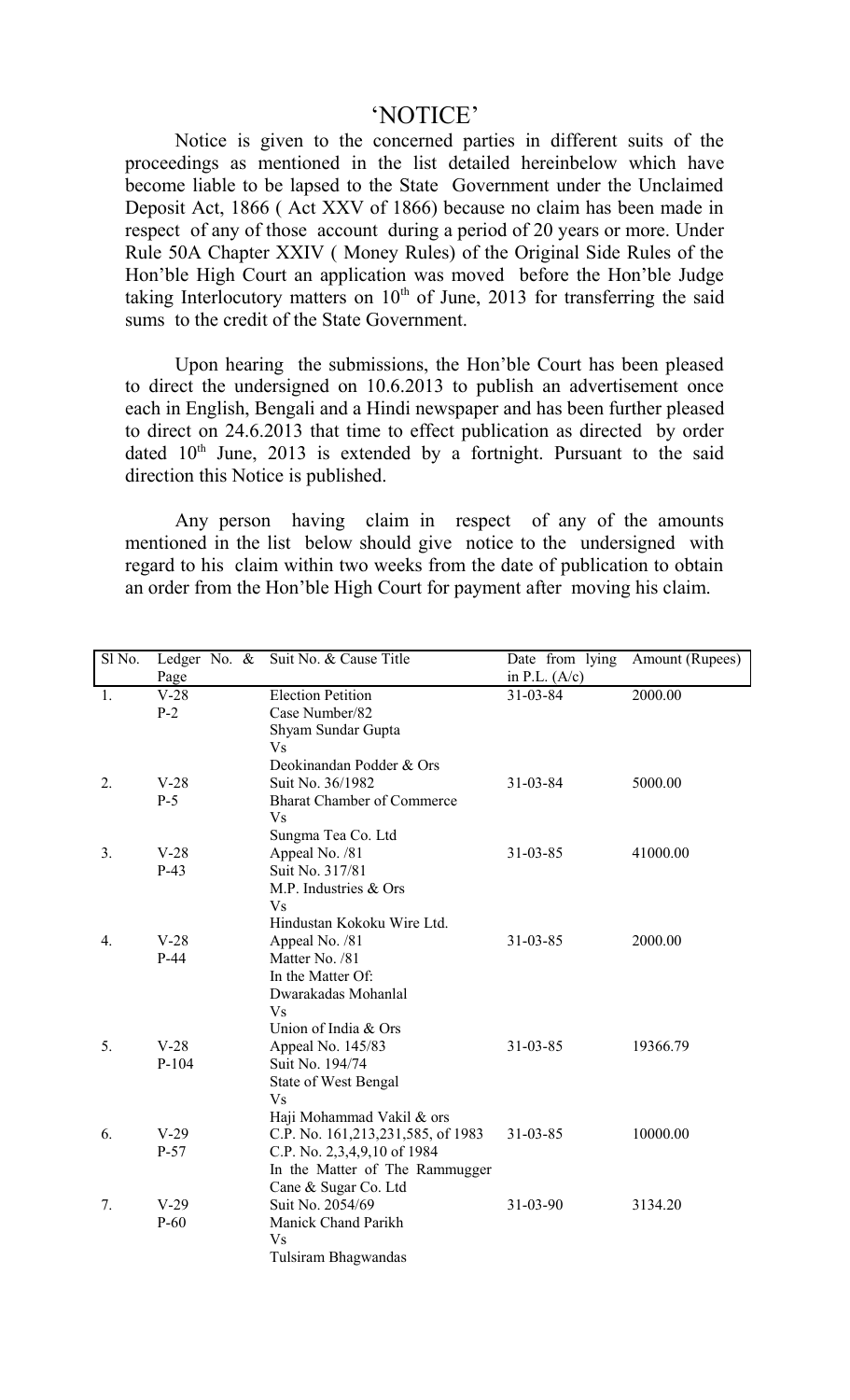| 8.  | $V-29$<br>$P-102$ | Suit No. 576/81<br>Spencer & Co. Ltd<br><b>Vs</b>                                                                                                         | 31-03-90       | 3300.00     |
|-----|-------------------|-----------------------------------------------------------------------------------------------------------------------------------------------------------|----------------|-------------|
| 9.  | $V-29$<br>$P-127$ | Trade Wings (Cal) P. Ltd. & Ors<br>Suit No. 603/76<br>Santa Sila Das & Anr<br><b>Vs</b>                                                                   | $31 - 03 - 90$ | 15.30       |
| 10. | $V-29$<br>P-135   | Ram Krishan Datta<br>Appeal No. 274/77<br>Jessop & Co. Ltd<br><b>Vs</b><br>A.N. Basu<br>Industrial<br>Tribunal<br>West<br>Fifth                           | $31 - 03 - 90$ | 340.00      |
| 11. | $V-29$<br>P-136   | Bengal & Ors<br>Appeal No. 259/82<br>Suit No. 116/82<br>National Textile Corporation Ltd.<br><b>Vs</b><br>Gouri Saha & Ors                                | $31 - 03 - 90$ | 514.22      |
| 12  | $V-29$<br>$P-176$ | Appeal No. 538/85<br>Prasanto Kumar Saha<br><b>Vs</b>                                                                                                     | $31 - 03 - 90$ | 170.00      |
| 13  | $V-29$<br>P-181   | Union of India & Ors<br>Appeal No. 334/83<br>Suit No. 41/82<br>Shew Prakash Murarka & Ors<br><b>Vs</b><br>Abdul Aziz & Ors                                | $31 - 03 - 90$ | 522.00      |
| 14. | $V-29$<br>P-183   | Appeal No. 123/84<br>Suit No. 343/79<br>Pushparani Sethi<br><b>Vs</b><br>Superintendence Co. of India P.Ltd.<br>& Ors                                     | $31 - 03 - 90$ | 510.00      |
| 15  | $V-29$<br>P-196   | Suit No. 1002/64<br>Life Insurance Corpn. Of India<br><b>Vs</b><br>Drs. Smith Bros. & Ors.                                                                | $31 - 03 - 90$ | 2,98,662.00 |
| 16. | $V-30$<br>$P-1$   | Suit No. 866 of 1978<br>Appeal No. 130 of 1980<br>Sehney Kirkwood Pvt. Ltd<br><b>Vs</b>                                                                   | 31-03-1990     | 680.00      |
| 17. | $V-30$<br>$P-8$   | United India Minerals Ltd<br>C.P. No. 403 of 1986<br>In the matter of:                                                                                    | 31-03-1990     | 7000.00     |
| 18. | $V-30$<br>$P-27$  | Lily Biscuit Company Ltd<br>Suit No. 216 of 1987<br>Appeal No. 786 of 1987<br>Chemico International<br><b>Vs</b>                                          | 31-03-1990     | 54762.75    |
| 19. | $V-30$<br>$P-44$  | East Asia Skin Corporation<br>Appeal No of 1987<br>Connected with<br>Matter No 521 of 1986<br>Radheshyam Agarwal<br><b>Vs</b><br>Sm. Saroj Pacharia & Ors | 31-03-1991     | 2000.00     |
| 20. | $V-30$<br>$P-57$  | Suit No. 448 of 1972<br>State Bank Of India<br><b>Vs</b><br>Suraj Industries & Ors                                                                        | 31-03-1987     | 5833.00     |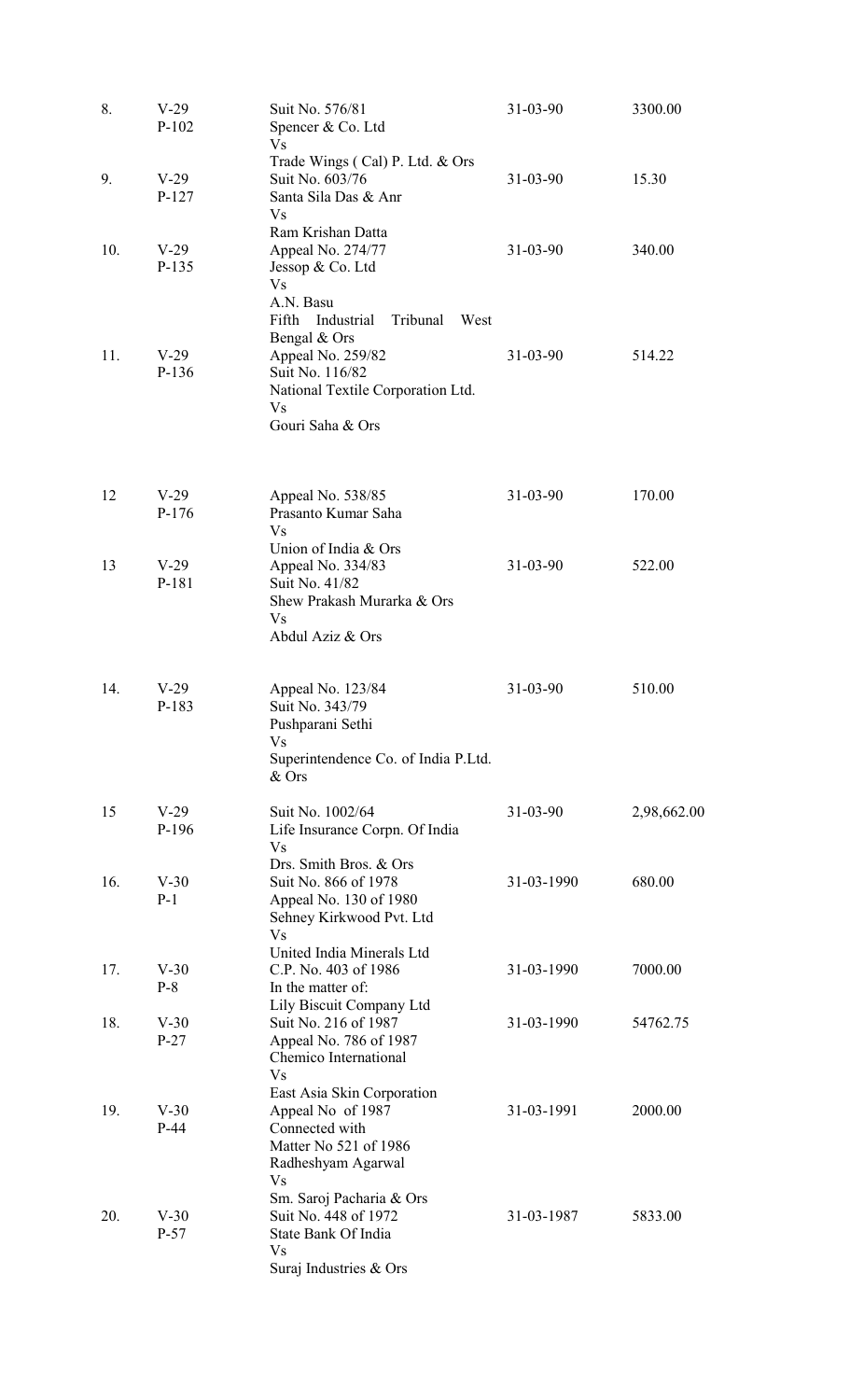| 21<br>$V-30$<br>$P-63$ |                   | In the Goods Of:-<br>Hanuman Prasad Navatia-deceased                                                                                            | 31-03-1990 | 5000.00     |  |
|------------------------|-------------------|-------------------------------------------------------------------------------------------------------------------------------------------------|------------|-------------|--|
| 22.                    | $V-30$<br>$P-64$  | Appeal No. of 1987<br>Suit No. 677 of 1983<br>Sm. Dhanuka Devi<br>Agarwal<br><b>Vs</b>                                                          | 31-03-1990 | 10000.00    |  |
|                        |                   | The<br>National<br>Federation<br>of<br>Industrial Co-operative Ltd                                                                              |            |             |  |
| 23.                    | $V-30$<br>$P-65$  | Appeal No. of 1987<br>Suit No. 1160 of 1986<br><b>Biswessar Dey</b><br>Vs                                                                       | 31-03-1990 | 1000.00     |  |
|                        |                   | Manoj Kumar Dey & Ors                                                                                                                           |            |             |  |
| 24.                    | $V-30$<br>$P-74$  | Matter No. of 1987<br>Engo Tea Co. Ltd & Anr<br><b>Vs</b>                                                                                       | 31-03-1990 | 25000.00    |  |
| 25.                    | $V-30$<br>$P-79$  | <b>State of West Bengal</b><br>Suit No. 391 of 1984<br>Arya Crop. Pvt. Ltd.                                                                     | 31-03-1990 | 4971.65     |  |
| 26.                    | $V-30$<br>P-84    | Vs<br>Trek India P. Ltd. & Ors<br>Suit No. 1099 of 1980<br>Bhutoria Engineering Works Pvt.<br>Ltd.& Ors                                         | 31-03-1990 | 1054.00     |  |
| 27.                    | $V-30$<br>P-86    | <b>Vs</b><br>Union of India & Ors<br>Appeal No. 350 of 1979<br>Union of India                                                                   | 31-03-1991 | 170.00      |  |
| 28.                    | $V-30$<br>P-88    | Vs<br>Sewak Ram & Co.<br>Appeal No. 260 of 1978<br>Andhra Steel Corpn. Ltd<br><b>Vs</b>                                                         | 31-03-1990 | 40000.00    |  |
| 29.                    | $V-30$<br>P-89    | Bhagwati Steel Pvt. Ltd<br>Appeal No. 426of 1987<br>Suit No. 24 of 1972                                                                         | 31-03-1990 | 51000.00    |  |
| 30.                    | $V-30$<br>$P-96$  | Turner Morrison & Co. Ltd.<br><b>Vs</b><br>Hindustan Aluminium Corpn.Ltd.<br>Appeal No. 423 of 1983<br>Suit No. 3393 of 1949<br>Smt. Malati Das | 31-03-1990 | 282.43      |  |
| 31.                    | $V-30$<br>P-99    | <b>Vs</b><br>S. Pal Chowdhury & Co. P. Ltd<br>Suit No. 491 of 1985<br>Delta International Ltd                                                   | 31-03-1990 | 46412.20    |  |
| 32.                    | $V-30$<br>$P-102$ | <b>Vs</b><br>Hindustan Petroleum Corpn. Ltd<br>Suit No. 870 of 1938<br>Smt. Dulali Bala Dasi<br><b>Vs</b>                                       | 31-03-1990 | 42.65       |  |
| 33.                    | $V-30$<br>$P-103$ | Sudhir Kumar Dey & Ors<br>Appeal No. 704 of 1987<br>Suit No. 396 of 1987<br>Warren Industrial Ltd<br><b>Vs</b>                                  | 31-03-1991 | 1,50,000.00 |  |
|                        |                   | Shree Madhusudan Mills Ltd                                                                                                                      |            |             |  |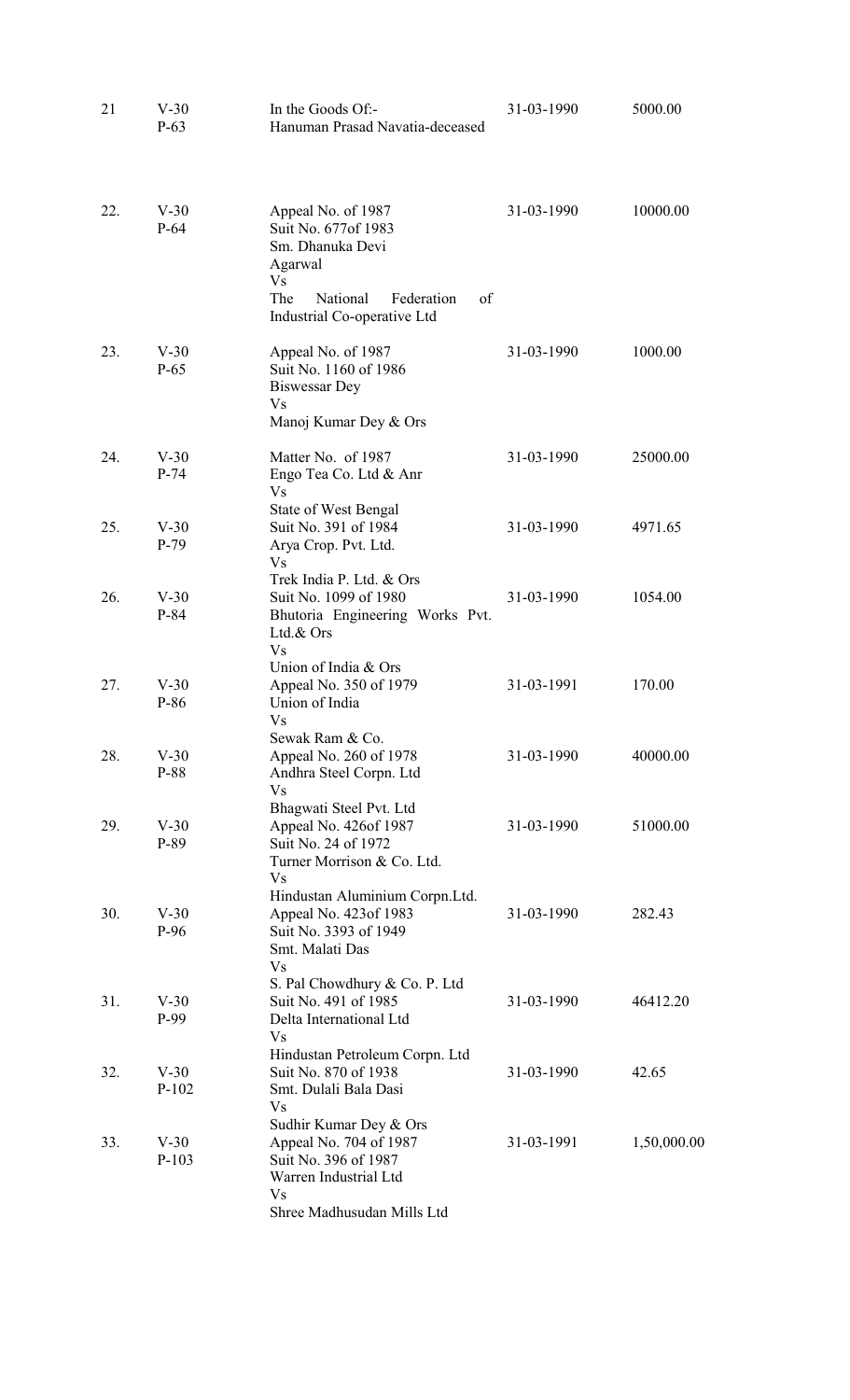| 34. | $V-30$<br>$P-110$ | Appeal No. of 1987<br>Suit No. 1789 of 1963<br>Mulchand Chabra<br><b>Vs</b>                                                                                       | 31-03-1990     | 4250.00     |
|-----|-------------------|-------------------------------------------------------------------------------------------------------------------------------------------------------------------|----------------|-------------|
| 35. | $V-30$<br>P-118   | Laxmi Narayan Chabra<br>Appeal No. 787 of 1987<br>Suit No. 250 of 1979<br>Ram Gopal Garodia<br><b>Vs</b><br>Lalita Devi Kedia                                     | 31-03-1990     | 1,00,000.00 |
| 36. | $V-30$<br>$P-127$ | Appeal No. 317 of 1981<br>N.R. Bhattacharji & Ors<br><b>Vs</b>                                                                                                    | 31-03-1991     | 170.00      |
| 37. | $V-30$<br>P-128   | Sm. Durgarani Kundu & Ors<br>Suit No. 693 of 1987<br>Mackinnon Machenzie & Co. Ltd<br><b>Vs</b>                                                                   | 31-03-1991     | 2840.18     |
| 38. | $V-30$<br>P-132   | Premier Irrigation Equipments Ltd.<br>Appeal No. 229/85<br>Suit No. 672/83<br>$M/s$ S.S. Enterprises $&Ors$<br><b>Vs</b>                                          | 31-03-1991     | 340.00      |
| 39. | $V-30$<br>P-134   | Dalhousie Properties Ltd<br>Appeal No. 306/82<br>Suit No. 392 of 1981<br>Sen & Sen Pr. Ltd & Ors<br><b>Vs</b><br>Ashok Sitaram Savant & Ors                       | 31-03-1992     | 255.00      |
| 40. | $V-30$<br>P-136   | Suit No. 791 of 1986<br>Turner Morrison & Co. Ltd<br><b>Vs</b>                                                                                                    | 31-03-1991     | 1,00,000.00 |
| 41. | $V-30$<br>$P-144$ | Sm. Sabitri Garg & Ors<br>Appeal No. of 1986<br>C.P. No. 326 of 1985<br>AVJ Wires Ltd                                                                             | 31-03-1989     | 1263.00     |
| 42. | $V-30$<br>$P-145$ | <b>Vs</b><br>Voest Alpine IntertradingGMBH<br>Appeal No. 146 of 1984<br>A.I.F.F.<br><b>Vs</b><br>Bhaskar Ganguly & Ors                                            | 31-03-1991     | 170.00      |
| 43. | $V-30$<br>$P-160$ | Appeal No. 109 of 1988<br>Award Case No. 379 of 1985<br>Amiya Kumar Ghosh<br><b>Vs</b><br>M/s Kiran Investment Corporation                                        | $31 - 03 - 91$ | 15,000.00   |
| 44. | $V-30$<br>$P-163$ | Suit No. 251 of 1982<br>Ranjit Kumar Banerjee<br><b>Vs</b>                                                                                                        | 31-03-1989     | 6750.00     |
| 45. | $V-30$<br>P-168   | Sm Jayabati Mukherjee & Ors<br>Matter No. of 1987<br>Haradhan Mukherjee<br><b>Vs</b><br>Assistant<br>Director<br>Enforcement<br>Directorate FERA Govt. of India & | 31-03-1991     | 2000.00     |
| 46. | $V-30$<br>P-195   | <b>Ors</b><br>Suit No 528 of 1987<br>C.P. Properties Ltd<br>Vs<br>Kishorilal Murarka                                                                              | 31-03-1992     | 61440.00    |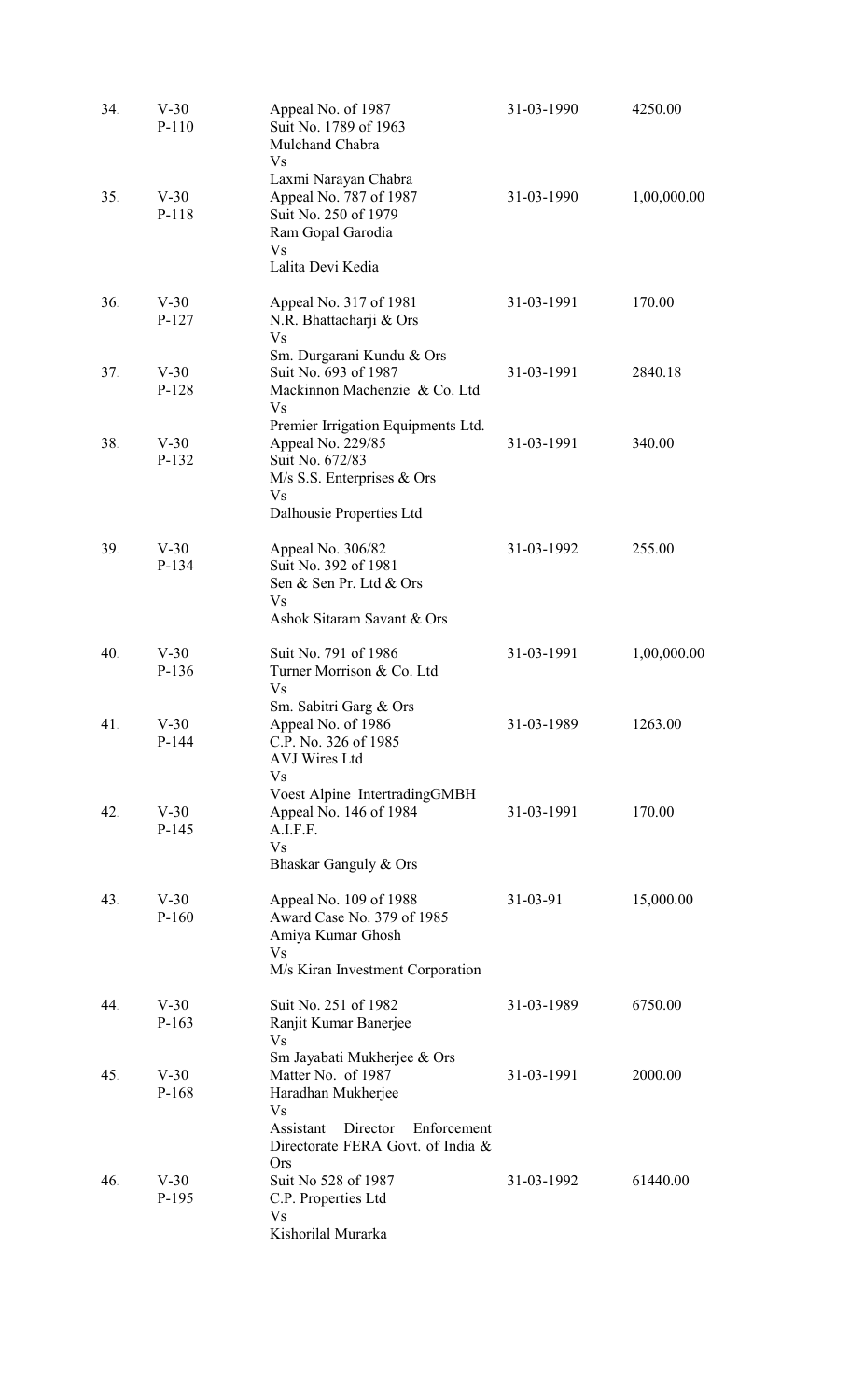| 47. | $V-30$<br>$P-176$ | Suit No. 1457 of 1964<br>Pannalal Daga<br><b>Vs</b>                                                                                                                                       | 31-03-1989 | 491.65      |
|-----|-------------------|-------------------------------------------------------------------------------------------------------------------------------------------------------------------------------------------|------------|-------------|
| 48. | $V-30$<br>P-192   | Radharani Mullick & Ors<br>Suit No 89 of 1980<br>Stamed Pr. Ltd<br><b>Vs</b>                                                                                                              | 31-03-1991 | 4000.00     |
| 49  | $V-30$<br>P-198   | Balurghat Transport Co.<br>Appeal No 334/1982<br>Suit No 984/1981<br>General Sales Corpn. & Anr<br><b>Vs</b>                                                                              | 31-03-1991 | 1500.00     |
| 50. | $V-30$<br>$P-202$ | Rajkumar Saraogi<br>Matter No of 1988<br>Ramapati Chowbey<br><b>Vs</b>                                                                                                                    | 31-03-1991 | 1,57.679.35 |
| 51. | $V-31$<br>$P-2$   | Subharam Ghosh & Ors<br>Matter No. 89 of 1961<br>Sm. Sabita Guin & Ors<br><b>Vs</b>                                                                                                       | 31-03-1990 | 5424.00     |
| 52. | $V-31$<br>$P-3$   | Ashoke Chatterjee & Ors<br>Appeal No of 1988<br>Suit No 131 of 1987<br>Gillander Arbuthnut & Co. Ltd<br><b>Vs</b>                                                                         |            | 1700.00     |
| 53. | $V-31$<br>$P-6$   | Hongkong Bank (Agency) Ltd.<br>Matter No. of 1988<br>C.J. Laboratories<br><b>Vs</b>                                                                                                       | 31-03-89   | 2,47,198.00 |
| 54. | $V-31$<br>$P-8$   | Union of India & Anr<br>Suit No. 587 of 1980<br>Agarpara Co. Ltd<br><b>Vs</b>                                                                                                             | 31-03-1989 | 58,680      |
| 55. | $V-31$<br>$P-9$   | Alpine Dairy Ltd<br>Matter No. 2892 of 1988<br>Santanu Biswas<br>Vs                                                                                                                       | 31-03-1989 | 340.00      |
| 56. | $V-31$<br>$P-12$  | Director of Adult Education West<br>Bengal & Ors<br>Appeal No. 71 of 1988<br>Suit No.504 of 1974<br>Allahabad Bank<br><b>Vs</b>                                                           | 31-03-1989 | 850.00      |
| 57. | $V-31$<br>$P-18$  | Sri Sri Iswar Laxmi Narayan Jew<br>& Ors<br>Appeal No. of 1988<br>Matter No. 668 of 1988<br><b>Asansol Stone Quarry</b><br>Owners Asson & Ors<br><b>Vs</b><br><b>State of West Bengal</b> | 31-03-1991 | 3000.00     |
| 58. | $V-31$<br>$P-20$  | Ref No 54 of 1987<br>Matter No of 1987<br>Sushil Singhania & Ors                                                                                                                          | 31-03-1991 | 10000.00    |
| 59. | $V-31$<br>$P-29$  | <b>Vs</b><br><b>State of West Bengal</b><br>Appeal No. 267 of 1979<br>Eastern Coalfields Ltd<br><b>Vs</b>                                                                                 | 31-03-1991 | 1,60,000.00 |
| 60. | $V-31$<br>$P-48$  | <b>Durgapur Sand Transport Agency</b><br>Appeal No. 253 of 1981<br>Suit No 1077 of 1968<br>Hasina Bibi & Ors<br><b>Vs</b>                                                                 | 31-03-1989 | 8160.00     |
|     |                   | Md. Belab                                                                                                                                                                                 |            |             |